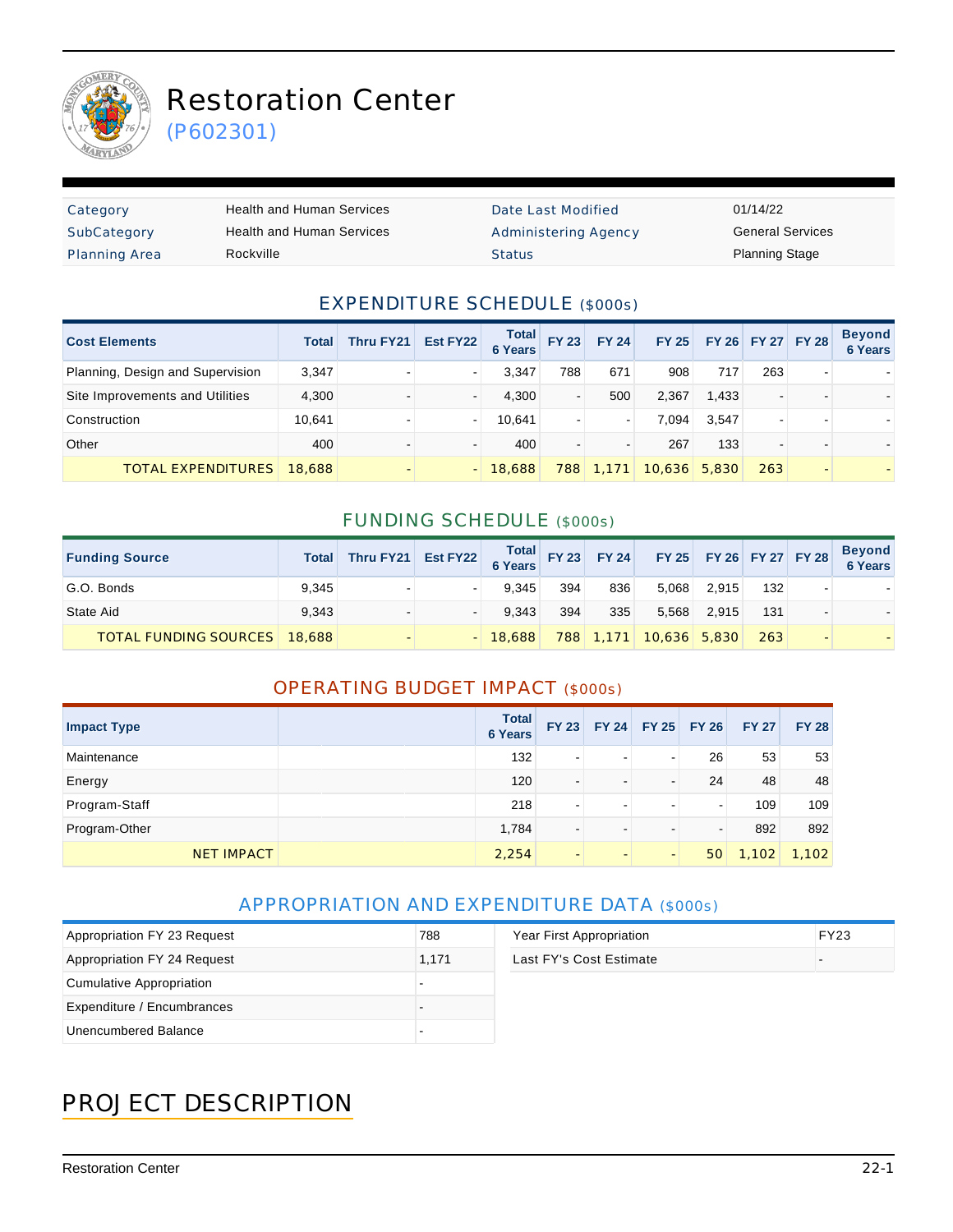This project provides for design and construction of the Restoration Center (RC).The site planning will be designed to allow the remainder of the site to house a future Department of Corrections and Rehabilitation Criminal Justice Complex. The master plan and construction of utility work and storm water management for the Restoration Center will include the infrastructure to support the subsequent construction.

This facility will support the implementation of the Crisis Now model in Montgomery County and will provide alternatives to using hospital Emergency Departments or defaulting to criminal justice options for people experiencing a behavioral health crisis. This facility will be operated by the Department of Health and Human Services or a contractor. It will provide a variety of Behavioral Health Services, to include triage, crisis stabilization, and warm hand off referrals to appropriate services for those experiencing mental health, substance use disorder, and/or other types of behavioral health crisis. It will provide an option to Police, Montgomery County Fire and Rescue, and community members and reduce the use of emergency rooms, hospitals, and jail detention. The Restoration Center will be staffed by a multidisciplinary team to include nursing staff, licensed mental health and addiction professionals, peer specialists, and resource navigators. The Center will operate 24/7/365 and will operate under a 100 percent admission ("No Wrong Door") policy.

## LOCATION

1541 Seven Locks Road, Rockville

## ESTIMATED SCHEDULE

Design work to begin in summer of 2022 and construction to begin in summer of 2024.

## PROJECT JUSTIFICATION

The Restoration Center will complement the "Crisis Now" model in Montgomery County by offering services to the population of Montgomery County that are in crisis and need Behavioral Health Services such as mental health, substance use disorder, and/or other types of crisis. The Restoration Center is a less restrictive and a more clinically appropriate community-based setting.

The Restoration Center will help to reduce the use of emergency rooms, hospitalization, and incarceration and therefore will save time spent by the Police and MCFRS bringing people to and from emergency rooms at hospitals.

## **DISCLOSURES**

A pedestrian impact analysis will be performed during design or is in progress. The County Executive asserts that this project conforms to the requirement of relevant local plans, as required by the Maryland Economic Growth, Resource Protection and Planning Act.

#### COORDINATION

City of Rockville, Department of General Services, Department of Health & Human Services, Department of Corrections and Rehabilitation, Department of Police, Montgomery County Fire & Rescue Service, Maryland Park and Planning, Department of Technology and Enterprise Business Solutions, PEPCO, and Washington Gas.